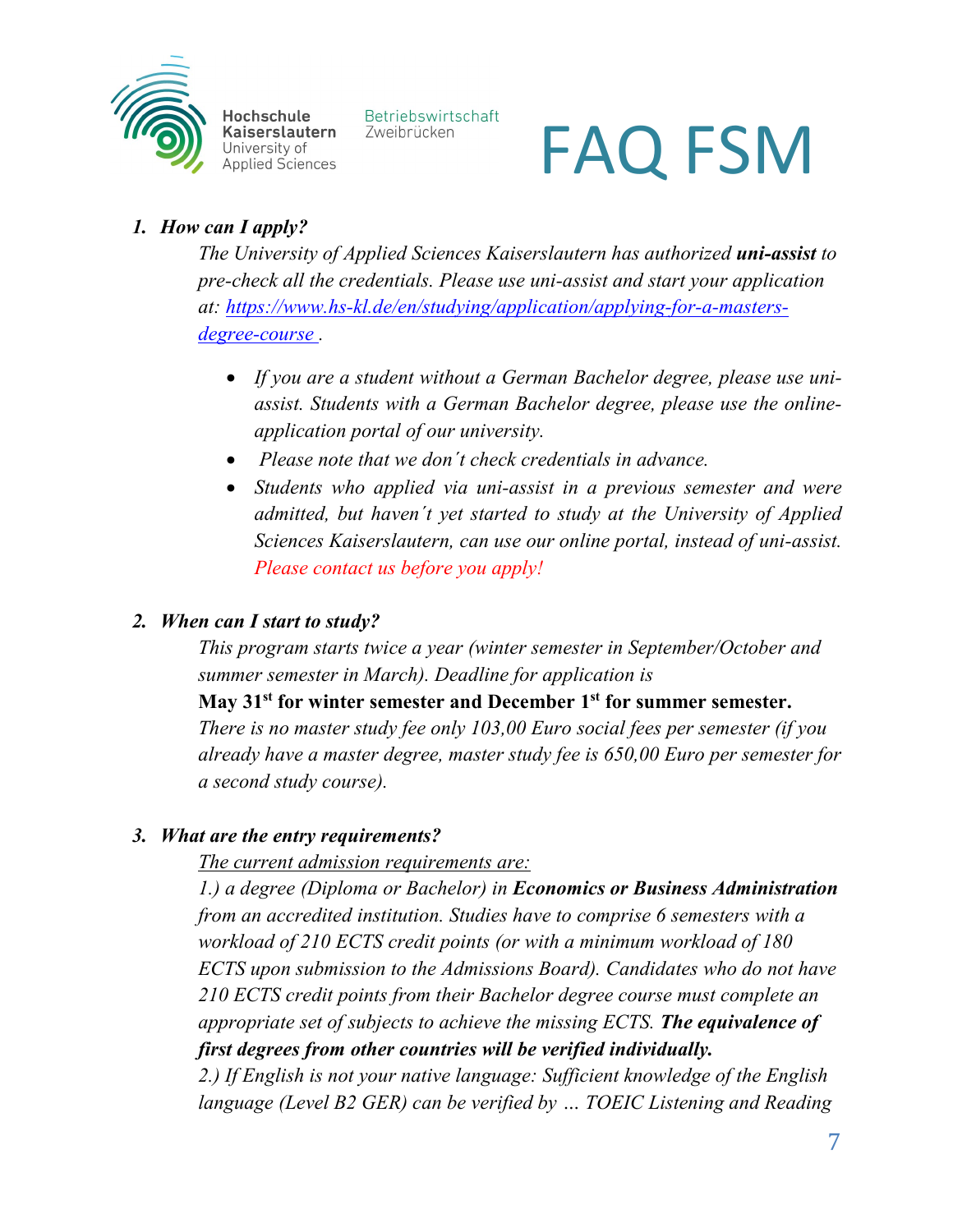

Betriebswirtschaft Zweibrücken



*with a score of at least 785, TOEIC Speaking and Writing with a score of at least 310, TOEFL(iBT)-test score of at least 87 points, TOEFL(ITP)-test score of at least 543 points, IELTS 6.0, Cambridge English: First (FCE), Cambridge English: Business Vantage (BEC Vantage), LCCI EfB Level 2 (Distinction), LCCI EfB Level 3 (Pass) or equivalent. If English was your language of instruction, please submit a confirmation of such from your previous university.*

*3.) approval by the Admissions Board normally based on an interview.*

#### *4. When does the window for application start?*

*You can send your application as soon as the application portal has been opened. This usually happens 4 weeks before the application deadline ends*.

#### *5. Do I need to have my IELTS certificate sent directly from the test center to you? Do I need to add a motivation letter, too? What documents are required for this? Required documents:*

- *Passport photo with family name / surname and first / given name on the back*
- *Curriculum vitae / Resumeé*
- *Motivation letter*
- *Module choice*
- *Certified photocopies of:*
	- *School leaving certificate with a German or English translation by an officially recognised translator*
	- *Bachelor degree(s) or equivalent diploma(s) from a national/international higher education institution with a German or English translation by an officially recognised translator including final transcript(s) or documentation of equivalent marks/grades*
	- *Proof of English proficiency*
	- *APS Certificate (only for Chinese, Mongolian and Vietnamese applicants)*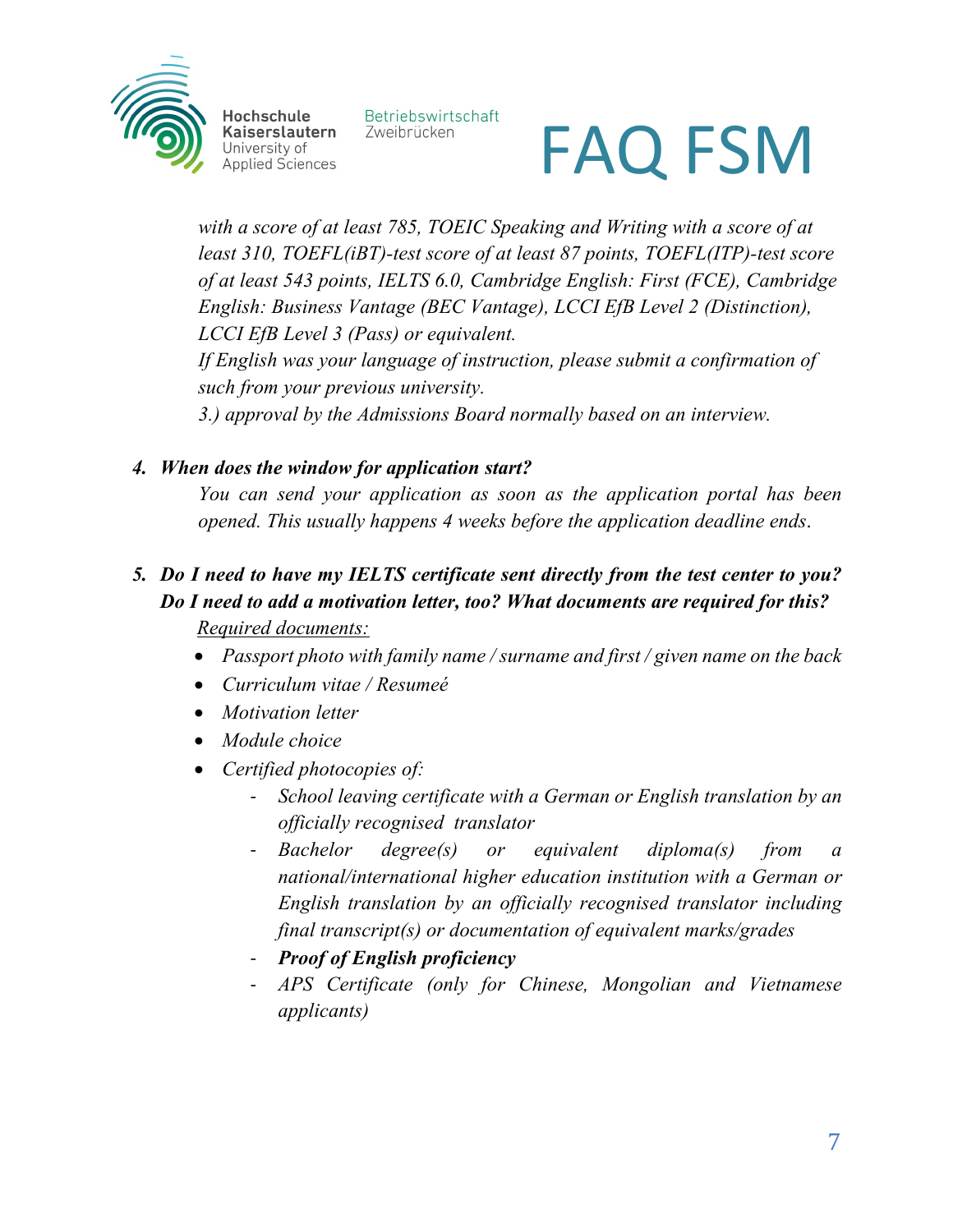

Betriebswirtschaft Zweibrücken

## FAQ FSM

*6. What's the language of instruction? Are the courses in English or German? In the Master´s program "Financial Services Management" the courses are held in English.* 

#### *7. Do I have to do a language proficiency test?*

*For applicants who are not native speakers of English:* 

*Sufficient knowledge of the English language (Level B2 GER) can be verified by TOEIC Listening and Reading with a score of at least 785, TOEIC Speaking and Writing with a score of at least 310, TOEFL(iBT)-test score of at least 87 points, TOEFL(ITP)-test score of at least 543 points, IELTS 6.0, Cambridge English: First (FCE), Cambridge English: Business Vantage (BEC Vantage), LCCI EfB Level 2 (Distinction), LCCI EfB Level 3 (Pass) or equivalent.* 

*If all the courses of your Bachelor course of study were in English, you can submit a diploma supplement or an equivalent document from your university and you don't have to do an English test.* 

#### *8. How long are the English certificates valid?*

*The results of English certificates like TOEIC, TOEFL and IELTS are generally valid for around 2 years.* 

*9. I obtained my second degree while I was studying in an EU-country. The course was taught entirely in English. We did our Bachelor thesis in English as well. Is this sufficient proof of English proficiency, or is it not enough?*

*If all the courses of your Bachelor course of study were in English, you can submit a diploma supplement or an equivalent document from your university and you don't have to do an English test.*

### *10. Do I need a GMAT or GER to apply?*

*No.*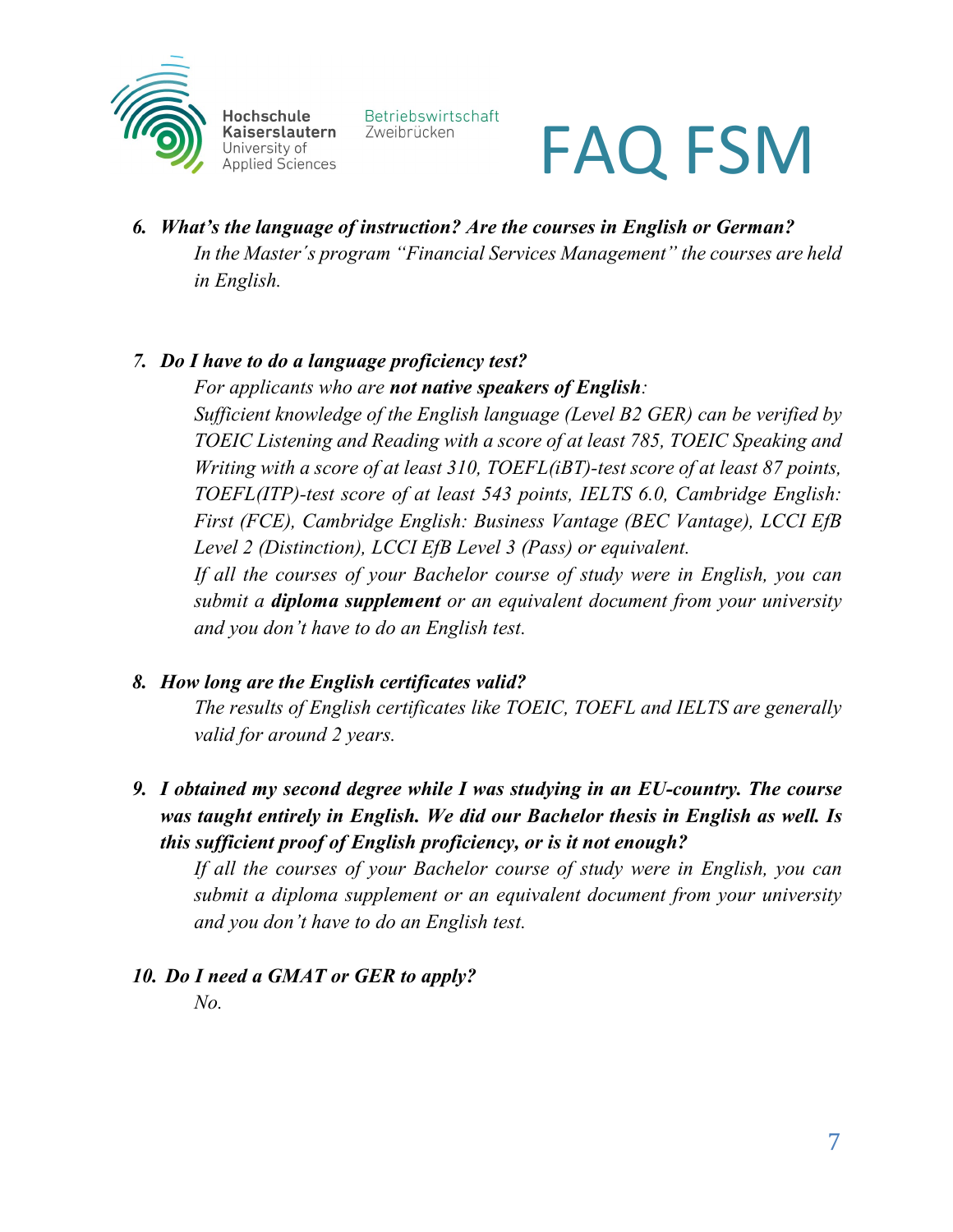

Betriebswirtschaft Zweibrücken

## FAQ FSM

#### *11. Where can I get help to find an apartment in Zweibrücken?*

*There are no apartments offered by the University. You will have to apply for a room in the student residences via the following website [http://www.studierendenwerk](about:blank)[kaiserslautern.de/kaiserslautern/.](about:blank)* 

*If there is no room available, you will have to rent a private apartment. [\(http://www.studierendenwerk-kaiserslautern.de/zweibruecken-en-US/housing/\)](about:blank)*

#### *12. How much is the tuition fee?*

*There is no tuition fee, but you will have to pay for your enrolment every semester and for your student card once. At the moment the enrolment fee is about 103.00*  $\epsilon$  *and the student card is about 8.00*  $\epsilon$ . *(If you have already about 103.00*  $\epsilon$ *completed a Master's degree in Germany, the subsequent Master study fee is 650.00 € per semester). These costs are also mandatory for non-EU students.*

#### *13. Is it possible to receive financial aid as an international student?*

*International students can also apply for the following scholarships:*

- *<https://www.hs-kl.de/international/international-office/aktuelles>*
- *[https://www.hs-kl.de/hochschule/referate/wirtschaft-und](about:blank)[transfer/deutschlandstipendium/deutschlandstipendium-studierende/](about:blank)*

#### *14. Is it possible to apply for this program if I have two Bachelor degrees (both in the field of tourism (tourism + hospitality management))?*

*The academic requirements for admission to this course are proof of a degree in an economics, business, management, or finance degree program or equivalent. Whether or not your degree is equivalent will be decided by the Admissions Board.*

#### *15. Besides the Bachelor's degree I also have a Master's degree in Economics. So can I apply for another Master's program?*

Yes, you can apply for a Master's program at the University of Zweibrücken. If *your first Master's degree was completed in Germany, then the tuition fees are*   $650,00 \text{ } \in$  per semester.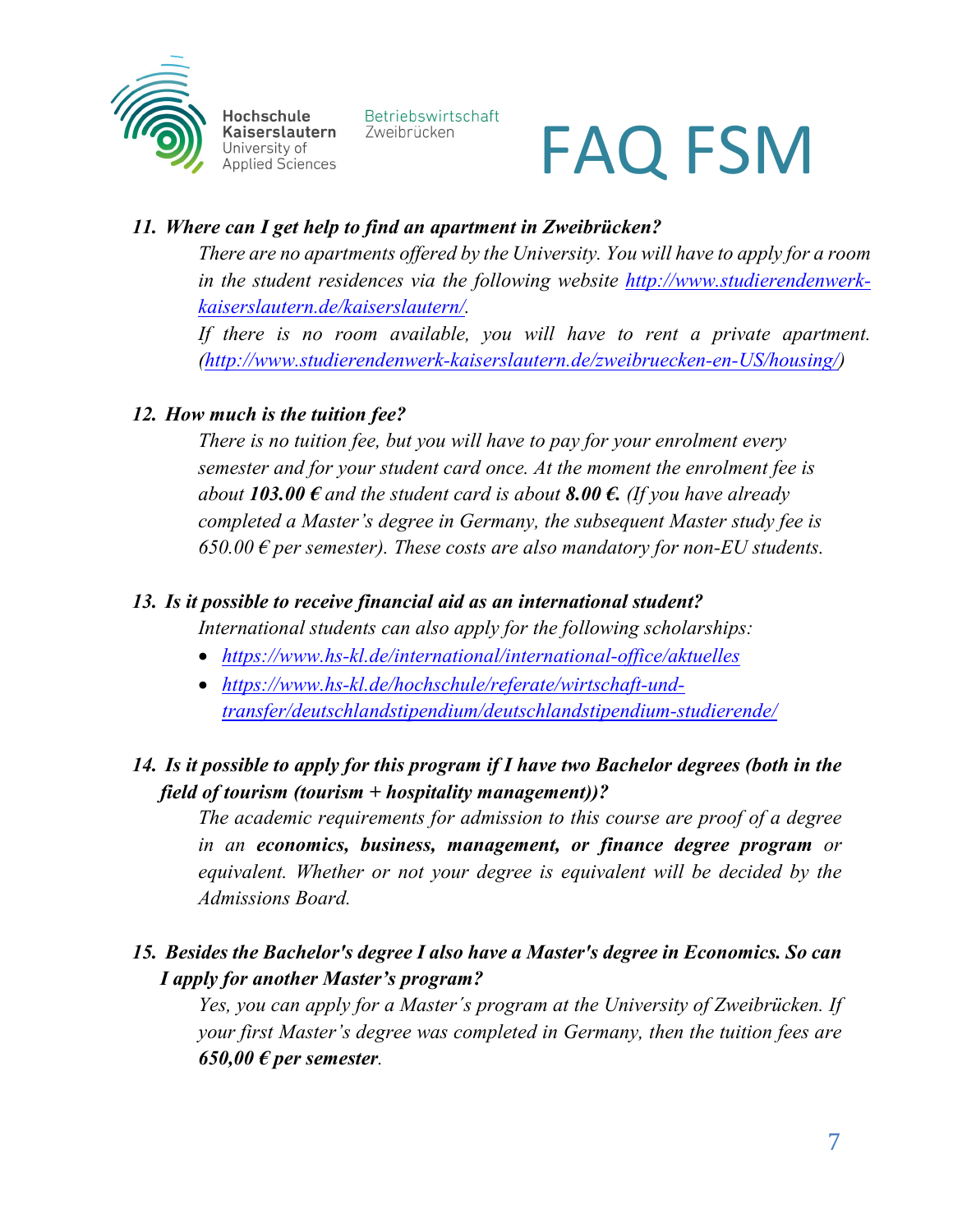

Betriebswirtschaft Zweibrücken



- *16. Do you offer any language courses like the IELTS preparation course? No.*
- *17. Can I enroll through the online-portal or do I have to contact uni-assist? Applicants with a first degree from outside Germany have to send their application with all the necessary documents to uni-assist (Arbeits- und Servicestelle für Internationale Studienbewerber). The steps of the application process are clearly explained on the uni-assist website (www.uni-assist.de). During the online application process at uni-assist you will receive all the relevant information about admission requirements and the documents required. The online application process will open at the beginning of May.*
- *18. Am I eligible to apply for the program if I am from a non-EU member country? The country of origin, whether EU or non- EU, is irrelevant for admissions. Applicants with a first degree from outside Germany have to send their application with all the necessary documents to uni-assist.*
- *19. On the program´s website it is mentioned that the student intake for this program is typically 15 students per semester. Is this number fixed for every semester? The number of admissions is based on the quality of the applications and the approval of requirements asked of the applicants.*

#### *20. Do you do a preliminary check of documents before application?*

*Please understand that we can't check eligibility in advance or without your official application. Uni-assist is responsible for the verification and assessment of foreign degrees, marks and certificates.*

*Please note that we don't offer any preregistration and admission will only be granted if all admission requirements are fulfilled (first degree has to be completed).*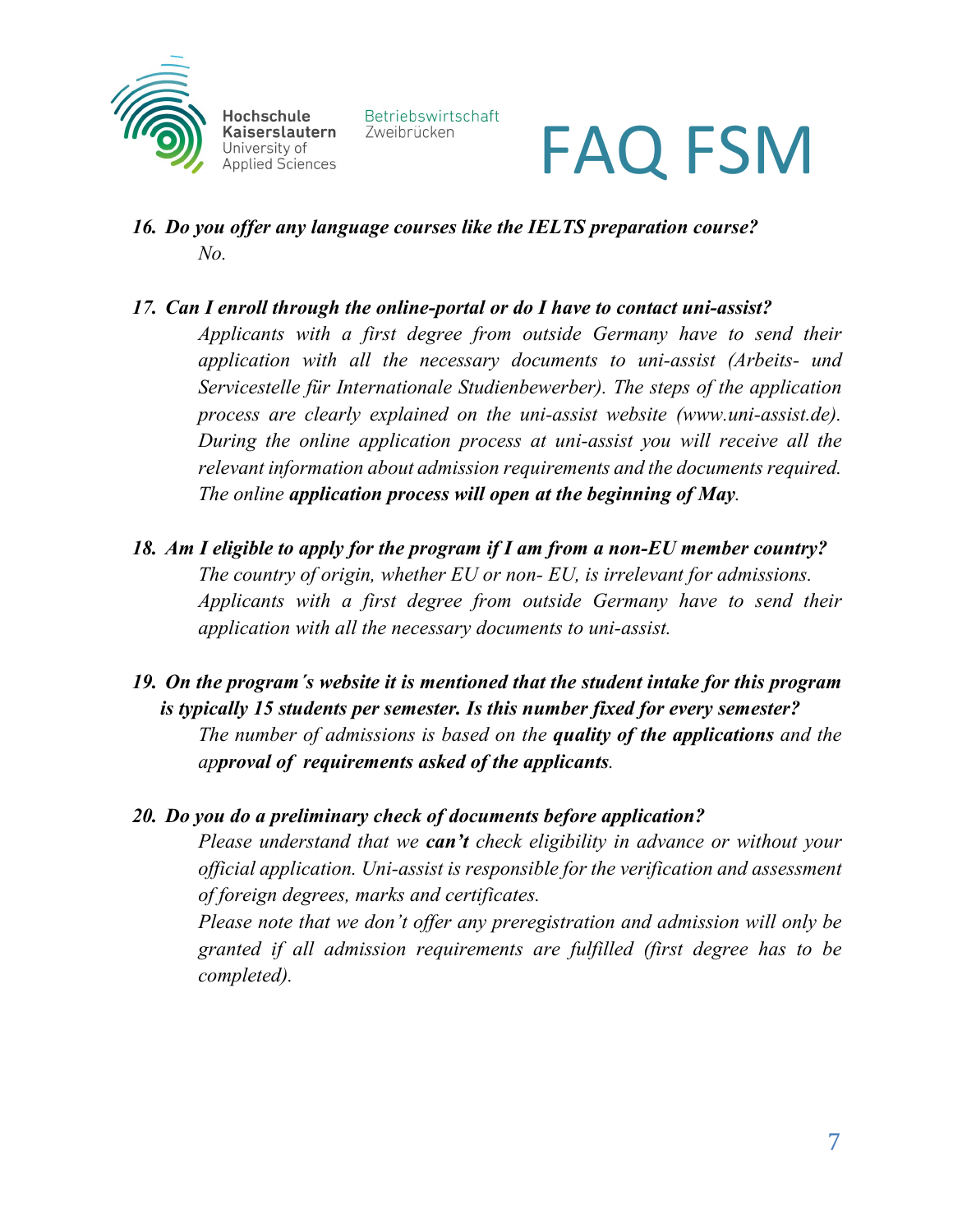

Betriebswirtschaft Zweibrücken

# FAQ FSM

#### *21.What kind of documents do I have to submit ?*

- *(All submitted materials have to be in English or German.) Passport photo with family name / surname and first / given name(s) on the back*
- *Curriculum Vitae / Resumè*
- *Motivation letter*
- *Certified copies of*

*- Bachelor degree(s) or equivalent diploma(s) from a national/international higher education institution with a German or English translation by an officially recognised translator including final transcript(s) or documentation of equivalent marks/grades*

*- School leaving certificate with a German or English translation by an officially recognised translator*

- *Proof of English proficiency (see above: No 7)*
- *APS certificate (only for Chinese, Mongolian and Vietnamese applicants)*
- *Filled in and signed form of module choice ( will be provided in application portal to download )*

#### *For students of postgraduate studies in Germany additional*

- *"Unbedenklichkeitsbescheinigung" ( clearance certificate ) for programs which are not completed*
- *Deregistration / withdrawal certificate*
- *If completed: Certificates of Master's degree*

#### *22.Who do I have to send the requested documents to?*

- *If you apply through uni-assist website, you will have to send all required documents directly to uni-assist*
- *If you apply through our university application portal (only possible with a bachelor degree obtained in Germany ) you will have to send all required documents to our university.*